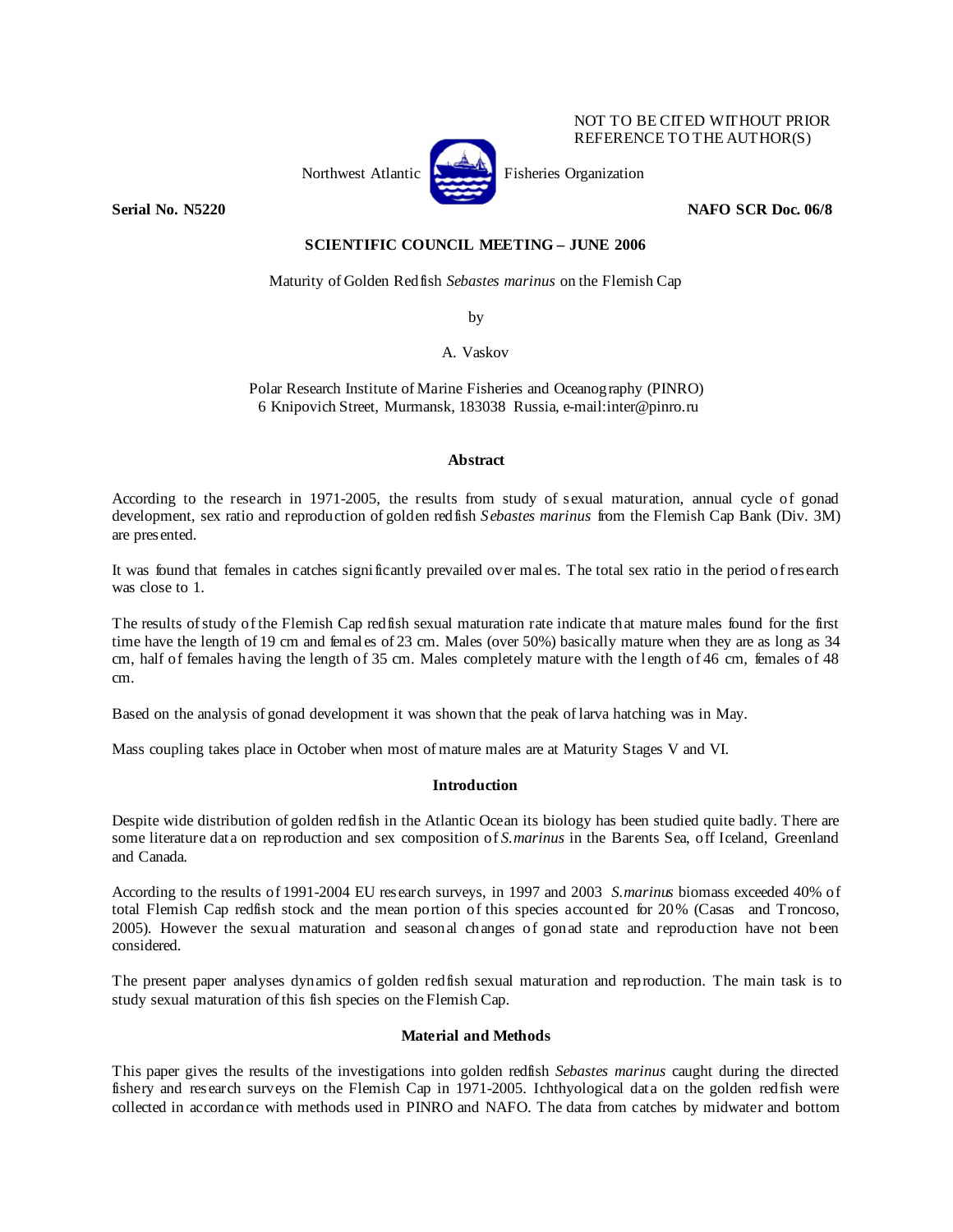trawls were used. Length composition, sex ratio, percentage of immature and mature fish were analyzed within the whole distribution range. The total length of *S. marinus* was measured. The size group for redfish species from the Northwestern Atlantic was taken to be equal to 1 cm. In determining maturity the scales developed by V. P. Sorokin (Sorokin, 1958, 1960) were used. The maturation was determined as mass when 50% of fish became mature. Due to the lack of data, this paper does not consider the maturation rate depending on age.

#### **Results and Discussion**

**Sex ratio**. In the period of study on the Flemish Cap in 1971-2005, the total sex ratio was close to 1. In the majority of years, the number of females slightly exceeded that one of males and was mainly equal to 1.1:1 and, only in 2001 the sex ratio was 1.5:1 (Fig. 1).

**Sex maturity rate**. The analysis of the Flemish Cap *S. marinus* sexual maturation rate indicated that males having the length of 19 cm and females 23 cm in length were found as mature in catches for the first time (Table 1, Fig. 2). Mass maturation (50%) of females occurs when they are 35 cm in length and males are as long as 34 cm. Females and males completely mature under the length of 48 cm and 46 cm, respectively.

According to the data of G. P. Zakharov (1967), 50% maturation of the Flemish Cap golden redfish males and females began when they had the length of 33 cm and 39 cm, respectively (Table 2). Comparing to the Flemish Cap 50% of redfish males from the Labrador area become mature when they have the length of 31 cm. Mass maturation of females is observed when they have the length of 33 cm. Despite earlier mass maturation of fish in this area the complete maturation is observed when the length is greater. Off the West Island, half of *S. marinus* females reach maturity under greater length comparing with the Labrador area, however, 100% of fish mature under smaller length.

## **Annual cycle of gonad development**.

The results of our observations showed that hatching of *S. marinus* larvae lasts till July. Due to the lack of observations in January-March it was not possible to register the start of hatching. Post spawning females were mainly recorded in May (Fig. 3). Some redfish couple in September, when the testes of males are at development stage V. Based on the development of gonads coupling basically occurs in October when most mature males have Stages V and VI.

According to G. P. Zakharov, hatching of golden redfish larvae begins in March and lasts till August (Table 3). The main peak of hatching is observed in May (Zakharov, 1967). Determination of golden redfish maturity stages is very complicated and requires experience and high qualification. G. P. Zakharov noticed that mature females differed from the immature ones starting since the period when ovaries transited to Stage III (the start of trophoplasmatic growth of oocytes). But in the expeditions sometimes the mistakes are made: Stage II is registered as Stage III since the ovaries at these stages almost do not differ in volume. Evidently, this subjective error explains the fact that there are more females at Stage II in July-August (Table 3) than in the other seasons.

The results of investigations indicate that when the spawning period approaches the Flemish Cap golden redfish females migrate to the depths of to 500 m forming dense concentrations (Anon., 1977). Larva hatching starts in March and lasts till May. In Div. 3KL larvae are hatched in May.

According to the data by V. I. Travin and L. N. Pechenik (1962) the hatching of golden redfish larvae takes place off the Labrador coast in late May-June, in Divs.3KL in May, and in the Flemish Cap area in late April-May.

Thus, in the Flemish Cap area, the hatching of larvae by redfish females mainly occurs in May almost in the same period as in Div. 3KL.

### **References**

ANON. 1977. Fishery biological resources of the North Atlantic and adjacent seas of the Arctic Ocean. The group of scientists from PINRO. *M., Pishch. Prom*., p. 61-71 (in Russian)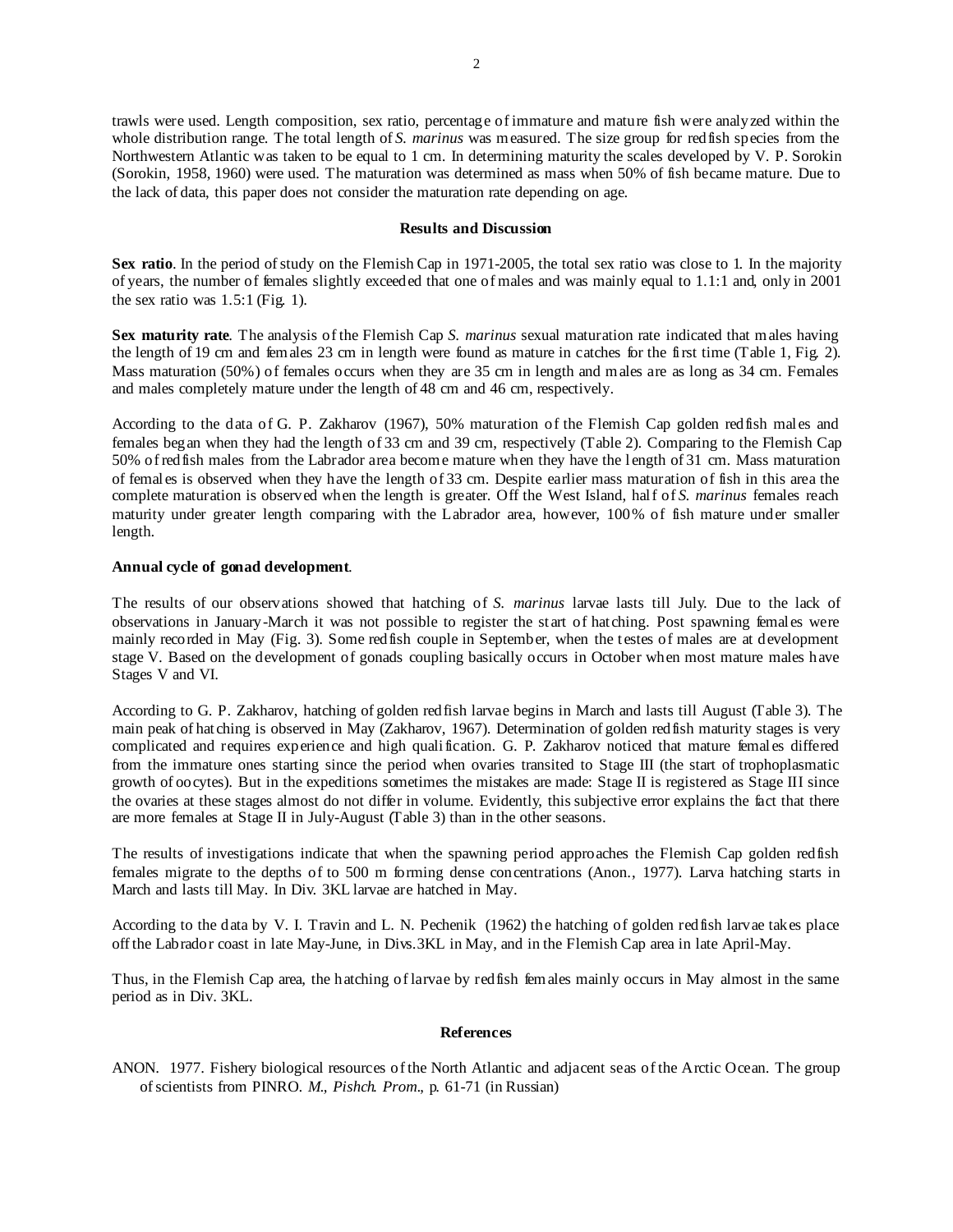- CASAS J. M., and D. G. TRONCOSO. 2005. Results from the Bottom Trawl Survey on Flemish Cap of July 2004. *NAFO SCR Doc.*, No. 35, Serial No. N5121, 35 p.
- SOROKIN, V. P. 1958. On the biology of reproduction of *Sebastes marinus* L. and *Sebastes mentella* Travin in the Barents and Norwegian Seas. *Trudy soveshchaniya po phisiologii ryb.* 1958. *AS USSR Press.*, Vyp. 2. p. 158- 170 (in Russian)
- SOROKIN, V. P. 1960. On the migrations of redfish *Sebastes mentella* Travin from the Bear Island-Spitsbergen stock. *In.:* Soviet fisheries research in the seas of the European North. 1960. *M.* p.291 (in Russian)
- TRAVIN, V. I., and L. N. PECHENIK. 1962. Soviet fisheries research in the Northwestern Atlantic. *In:* Soviet fisheries research in the northwestern Atlantic Ocean. *M.* 1962. p. 36-42 (in Russian)
- ZAKHAROV, G. P. 1967. On sexual maturation of *Sebastes marinus* L. in North Atlantic. *In:* Ecology and fishery of demersal fish in the Barents Sea and North Atlantic. *Trudy PINRO.*, Vyp. 20*.* p. 248-266 (in Russian).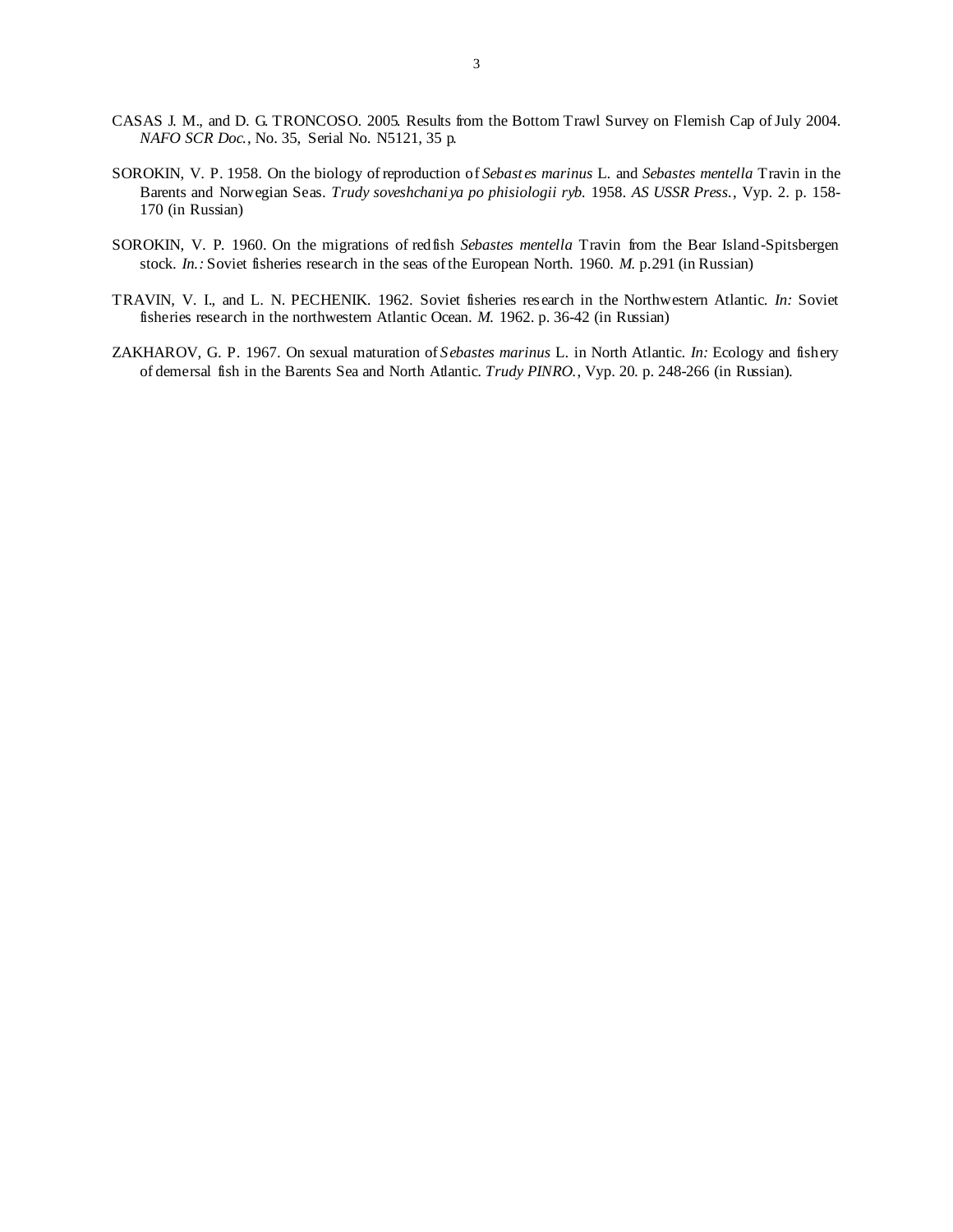| Length, cm  | Males    | Females  |
|-------------|----------|----------|
| 13          | 0.00     | 0.00     |
| 14          | $0.00\,$ | $0.00\,$ |
| 15          | 0.00     | $0.00\,$ |
| 16          | 0.00     | 0.00     |
| 17          | 0.00     | 0.00     |
| 18          | $0.00\,$ | $0.00\,$ |
| 19          | 10.00    | $0.00\,$ |
| 20          | 0.00     | 0.00     |
| 21          | 11.11    | $0.00\,$ |
| 22          | 11.11    | $0.00\,$ |
| 23          | 18.75    | 9.09     |
| 24          | 6.66     | 21.42    |
| $25\,$      | 12.00    | 7.14     |
| 26          | 31.81    | 6.66     |
| $27\,$      | 26.66    | 16.66    |
| $2\sqrt{8}$ | 48.38    | 34.78    |
| 29          | 40.74    | 28.57    |
| $30\,$      | 43.75    | 31.03    |
| 31          | 40.90    | 45.83    |
| 32          | 46.15    | 46.15    |
| 33          | 48.14    | 48.14    |
| 34          | 54.16    | 46.66    |
| 35          | 57.14    | 56.75    |
| 36          | 71.42    | 63.63    |
| 37          | 85.71    | 70.83    |
| 38          | 81.48    | 78.57    |
| 39          | 95.83    | 82.75    |
| 40          | 95.65    | 86.95    |
| 41          | 86.95    | 86.36    |
| 42          | 94.44    | 90.47    |
| 43          | 94.44    | 93.75    |
| 44          | 95.23    | 93.75    |
| 45          | 95.00    | 95.23    |
| 46          | 10000    | 98.97    |
| 47          | 10000    | 92.59    |
| 48          | 10000    | 10000    |
| 49          | 10000    | 10000    |
| 50          | 10000    | 10000    |
| 51          | 10000    | 10000    |
| 52          | 10000    | 10000    |
| 53          | 10000    | 10000    |
| 54          | 10000    | 10000    |
| 55          | 10000    | 10000    |
| 56          | 10000    | 10000    |
| 57          | 10000    | 10000    |
| 58          | 10000    | 10000    |
| 59          | 10000    | 10000    |

TABLE 1. Portion of mature of golden redfish on the Flemish Cap Bank by size groups, %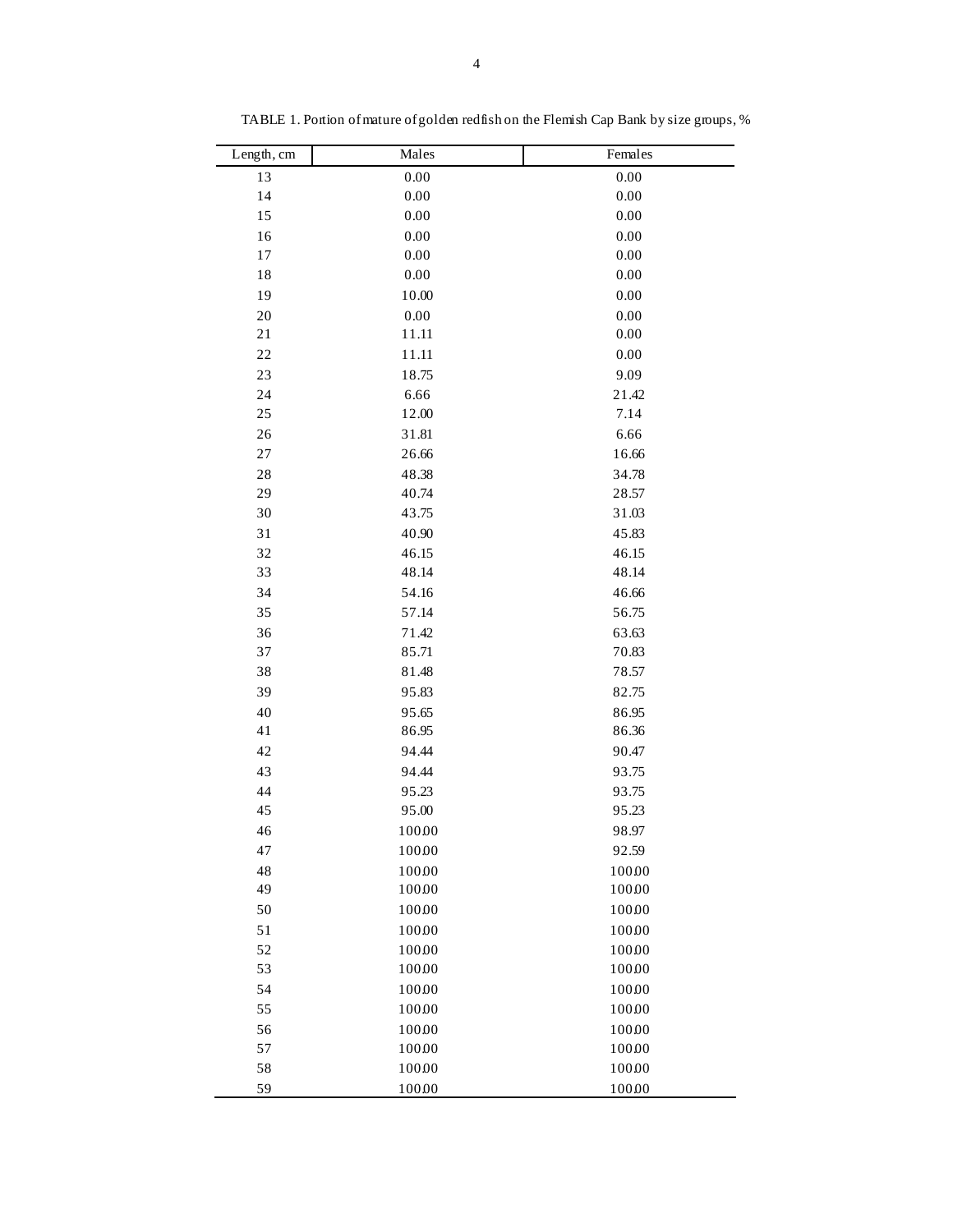| Area                     | Age at sexual maturity |         |       |         |                          |         |
|--------------------------|------------------------|---------|-------|---------|--------------------------|---------|
|                          | First maturing         |         | 50 %  |         | 100%                     |         |
|                          | Males                  | Females | Males | Females | Males                    | Females |
| Flemish Cap              |                        | 23      | 34    | 35      | 46                       | 48      |
| Flemish Cap <sup>*</sup> |                        |         | 33    | 39      | $\overline{\phantom{0}}$ | 53      |
| Labrador*                |                        |         |       | 33      | 57                       | 61      |
| West Island*             |                        |         |       | 39      | 53                       | 53      |

TABLE 2. Sexual maturity of golden redfish in different areas of the North Atlantic in accord with length.

\* Data by G.P.Zakharov (Zakharov, 1967)

TABLE 3. Maturity of golden redfish females in the area of Labrador and northern Grand Bank of Newfoundland (Div. 3K) (analysis included females larger than 34 cm) (Zakharov, 1967)

| Month     | Matunty stage, %         |                          |                          |                          |                          |                          |                          |        |
|-----------|--------------------------|--------------------------|--------------------------|--------------------------|--------------------------|--------------------------|--------------------------|--------|
|           | П                        | Ш                        | IV                       | VI                       | VII                      | <b>VIII</b>              | IX                       | Number |
| July      | 25.0                     | 57.4                     | 0.4                      | $\overline{\phantom{0}}$ | $\overline{\phantom{a}}$ | 0.6                      | 16.6                     | 812    |
| August    | 23.7                     | 44.6                     | $\overline{\phantom{0}}$ |                          | $\overline{\phantom{a}}$ | 0.3                      | 31.4                     | 316    |
| September | 16.5                     | 82.6                     |                          | $\overline{\phantom{0}}$ | $\overline{\phantom{a}}$ | $\overline{\phantom{0}}$ | 0.9                      | 242    |
| October   | 4.1                      | 60.4                     | 35.5                     |                          | -                        |                          | $\overline{\phantom{a}}$ | 121    |
| November  | 4.9                      | 63.0                     | 32.1                     |                          | $\overline{\phantom{a}}$ |                          | $\overline{\phantom{a}}$ | 589    |
| December  | 2.3                      | 10.3                     | 86.0                     | 1.4                      | $\overline{\phantom{a}}$ |                          | $\overline{\phantom{a}}$ | 485    |
| January   | 1.5                      | 8.3                      | 31.8                     | 58.4                     | $\overline{\phantom{0}}$ |                          | $\overline{\phantom{a}}$ | 132    |
| February  | 7.5                      | 2.1                      | 9.7                      | 76.4                     | 3.1                      |                          | $\overline{\phantom{a}}$ | 93     |
| March     | $\overline{\phantom{a}}$ | $\overline{\phantom{a}}$ | $\overline{\phantom{a}}$ | 9.3                      | 72.1                     | 14.0                     | 4.6                      | 43     |
| April     | 2.4                      | 0.5                      | 0.5                      | 4.8                      | 8.1                      | 81.8                     | 1.9                      | 210    |
| May       | 14.2                     | 0.5                      | 3.2                      | 3.6                      | 7.7                      | 15.0                     | 26.0                     | 585    |
| June      | 19.2                     | 6.0                      | 2.2                      |                          | -                        | 4.1                      | 68.5                     | 269    |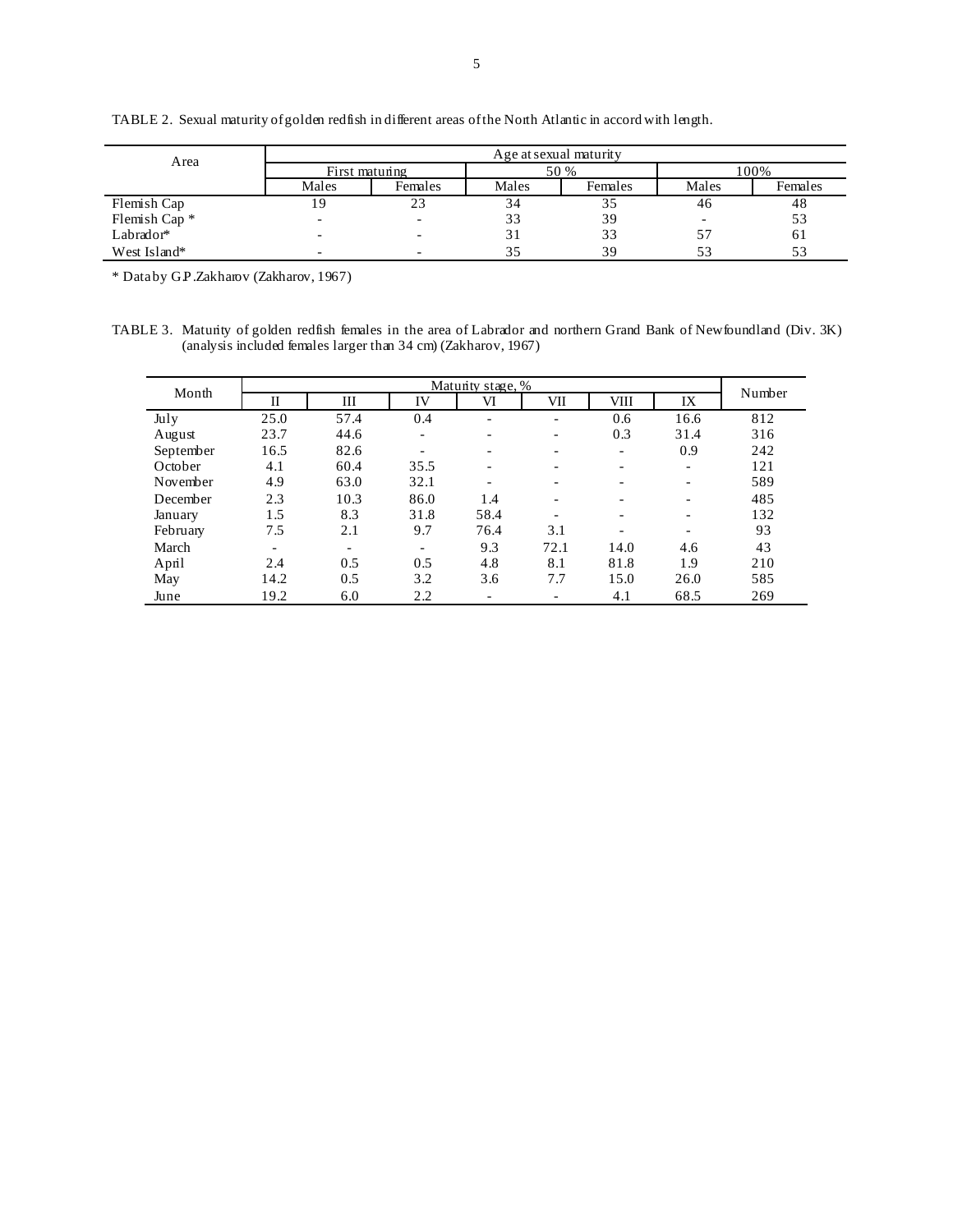

Fig. 1. Golden redfish sex ratio on the Flemish Cap in 1971-2005



Fig. 2. Golden redfish maturation of in different size groups, 1971-2005.